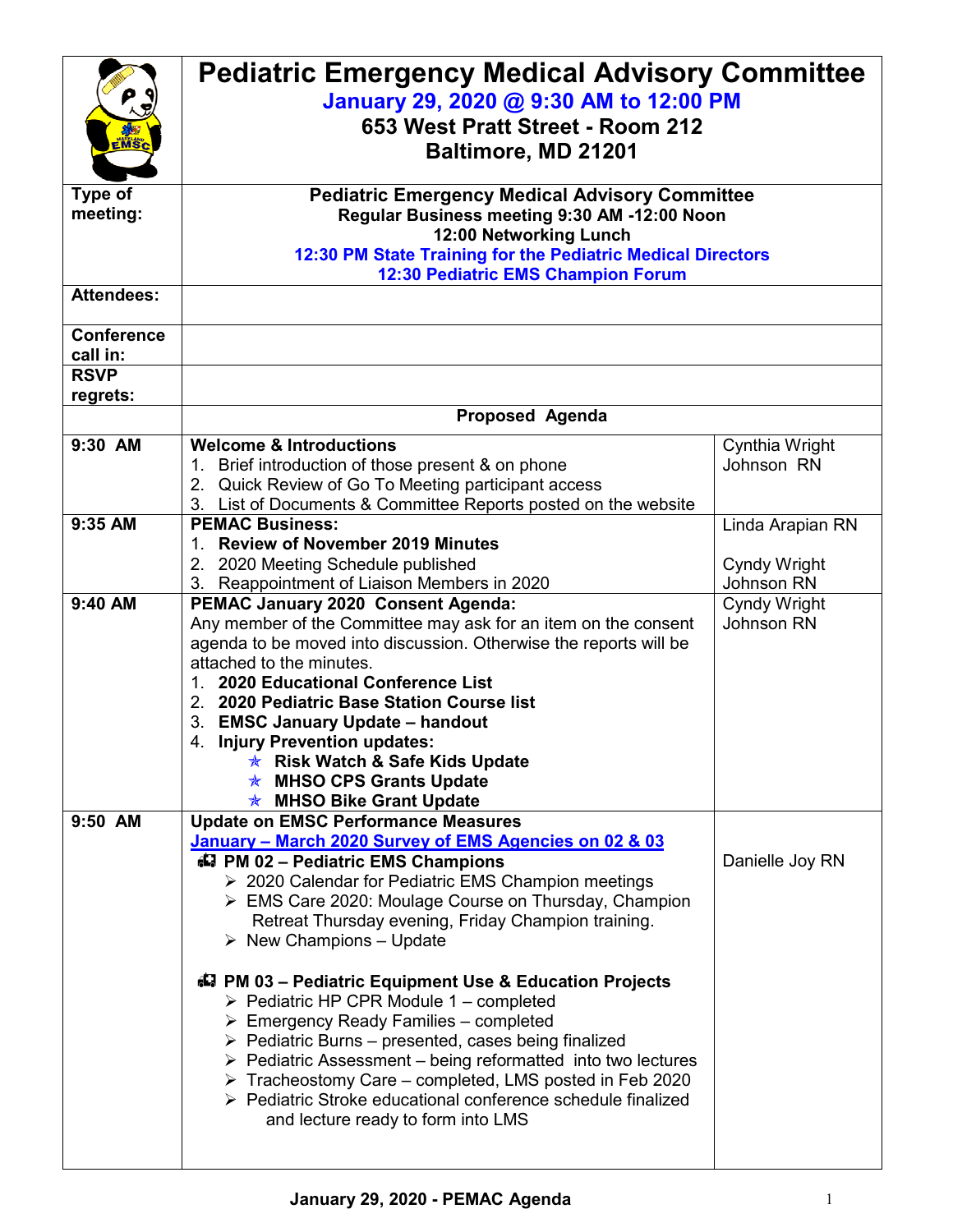|          | ❖ PM 04, 06 & 07: Pediatric Readiness<br>$\triangleright$ June 2020 – National Pediatric Readiness survey will launch<br>in all 5000 hospitals. Maryland is again going to request that<br>FSED be included in the survey. Military and IHS hospitals<br>are not included.<br>❖ PM 06 & 07: Interfacility & Special Consults<br>$\triangleright$ 2019 Interhospital Transfer Resource Manual distributed<br>$\triangleright$ Checklist / guideline needed for pediatrics before the June<br>2020 NPRP survey starts<br>$\triangleright$ Neonatal Transport team Stakeholder's Group updates | Cyndy Wright<br>Johnson RN<br>Cyndy Wright<br>Johnson RN<br>Lisa Chervon NRP |
|----------|---------------------------------------------------------------------------------------------------------------------------------------------------------------------------------------------------------------------------------------------------------------------------------------------------------------------------------------------------------------------------------------------------------------------------------------------------------------------------------------------------------------------------------------------------------------------------------------------|------------------------------------------------------------------------------|
|          | ❖ PM 09: Regulations & Statues components<br><b>EMS Equipment Standards - Review for recommendations</b><br>1. VAIP standards approved by SEMSAC/EMS Board<br>2. Commercial Ambulance Equipment - none pending                                                                                                                                                                                                                                                                                                                                                                              |                                                                              |
|          | 43 Pediatric Education:<br>1. BLS Committee update<br>2. ALS Committee update<br>3. APLS with PALS:<br>$\checkmark$ New format feedback<br>$\checkmark$ Need for faculty for 2020<br>$\checkmark$ Request for course at PRMC<br>4. CPEN - March 12 & 13, 2020 @ Rocky Gap<br>5. PEPP 4 <sup>th</sup> Edition national rollout<br>6. PEPP 4 <sup>th</sup> Edition - Maryland plan<br>7. PEARS and PALS updated curriculum anticipated in 2021                                                                                                                                                | Danielle Joy RN<br><b>NRP</b>                                                |
| 10:15 AM | <b>Maryland Protocols for EMS Providers - 2020</b><br>1. 2020 Protocols – Briefing document                                                                                                                                                                                                                                                                                                                                                                                                                                                                                                 | <b>Jennifer Anders</b><br>MD                                                 |
|          | Needle Decompression procedure proposed change<br>2.                                                                                                                                                                                                                                                                                                                                                                                                                                                                                                                                        |                                                                              |
|          | 3. Direct to Triage pilot proposal<br>4. New protocol format and development timeline                                                                                                                                                                                                                                                                                                                                                                                                                                                                                                       |                                                                              |
|          | 5. Children with Special healthcare needs/ procedures -<br>process not protocol discussion in spring 2020                                                                                                                                                                                                                                                                                                                                                                                                                                                                                   |                                                                              |
|          | 6. Other protocol discussion (2021)                                                                                                                                                                                                                                                                                                                                                                                                                                                                                                                                                         |                                                                              |
| 10:45 AM | <b>Family Centered Care Sub Committee</b><br>❖ 2020 Awards – Star of Life and Right Care When It Counts<br>$\rightarrow$ Interactive PDF<br>$\circled{1}$ Online submission process  coming<br>❖ Emergency Ready Family project<br><b><i><math>\rightarrow</math></i></b> Design for informational brochure<br><b><i><math>\rightarrow</math></i></b> Design for poster to advertise<br><b><i><math>\rightarrow</math></i></b> Developmental case scenarios                                                                                                                                 | Mary Ellen Wilson<br><b>RN</b>                                               |
|          | <b>Family Council</b> – input from families and engagement of EMD<br>❖                                                                                                                                                                                                                                                                                                                                                                                                                                                                                                                      |                                                                              |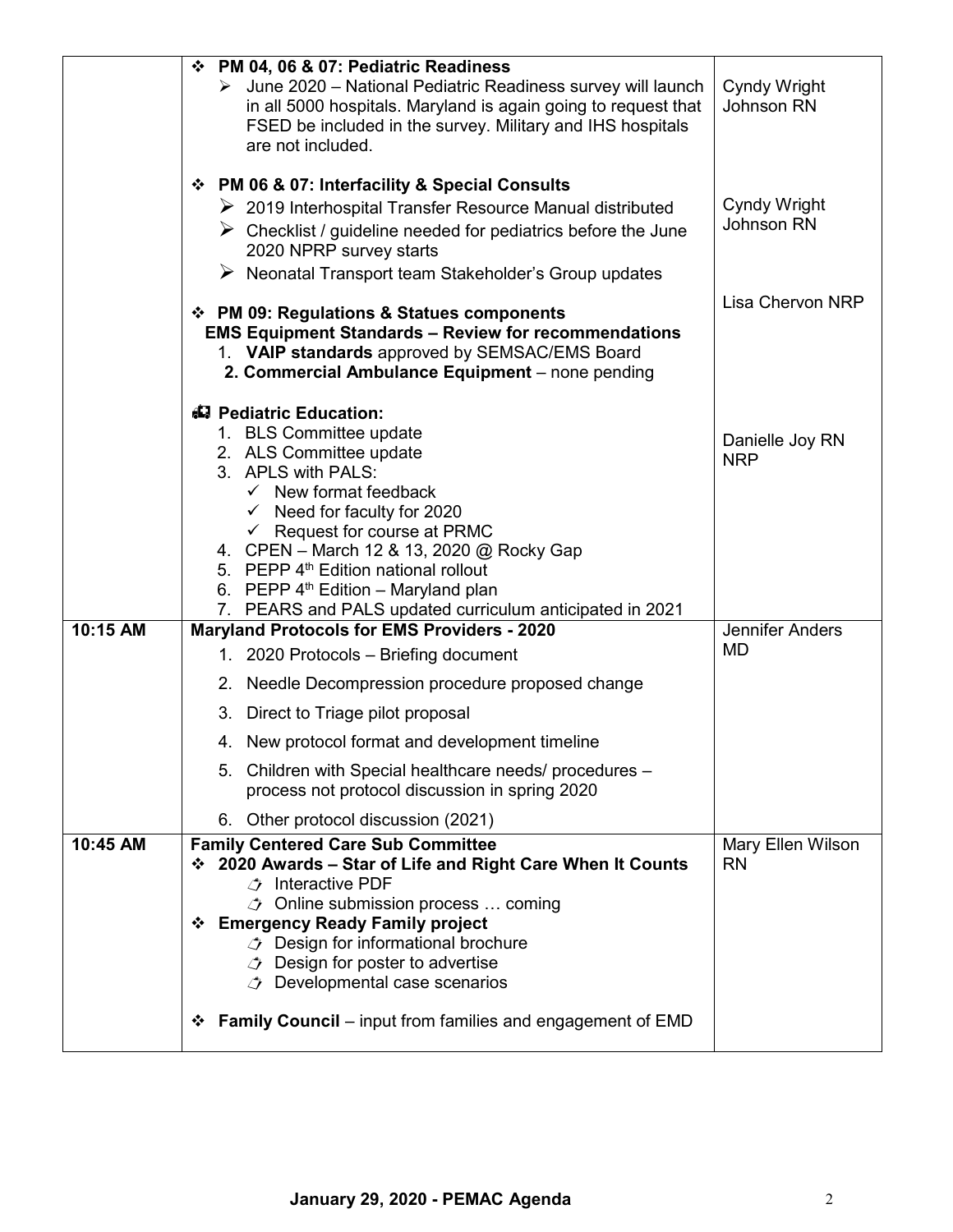| 11:00 AM | <b>Maryland Organizations &amp; Committees "Hot Topics":</b><br>AAP Updates www.mdaap.org<br>$\triangleright$ Maryland topics - COPEM & COVIPP<br>$\triangleright$ National topics - COPEM<br><b>ACEP Updates - www.mdacep.org</b><br>$\triangleright$ Maryland topics<br>$\triangleright$ National topics                                                                                                                                                                                                                      | <b>Rich Lichenstein</b><br>MD<br>Cyndy Wright<br>Johnson RN<br>Kathy Brown MD |
|----------|---------------------------------------------------------------------------------------------------------------------------------------------------------------------------------------------------------------------------------------------------------------------------------------------------------------------------------------------------------------------------------------------------------------------------------------------------------------------------------------------------------------------------------|-------------------------------------------------------------------------------|
|          | <b>ENA Updates - www.mdena.org</b><br>$\triangleright$ Maryland topics<br>$\triangleright$ National topics                                                                                                                                                                                                                                                                                                                                                                                                                      | Linda Arapian RN                                                              |
|          | <b>SCHOOL HEALTH Updates</b><br>$\triangleright$ School Health committee(s) topics<br>> School Emergency Health Guidelines<br>> JTIC -https://www.schoolsafetyinfo.org/                                                                                                                                                                                                                                                                                                                                                         | Laurel Moody RN                                                               |
|          | (Justice Technology Information Center from DOJ)<br><b>Critical Care Updates</b><br>$\triangleright$ AACN topics<br>$\triangleright$ AAP topics                                                                                                                                                                                                                                                                                                                                                                                 | Liz Berg RN<br>AAP representative<br>needed                                   |
|          | <b>Commercial Ambulance Service Advisory Committee (CASAC</b><br>@ MIEMSS)<br>$\triangleright$ SCT subcommittee topics<br>$\triangleright$ Neonatal subcommittee topics                                                                                                                                                                                                                                                                                                                                                         | <b>Jill Dannenfelser</b><br><b>RN</b><br>Lisa Chervon NRP                     |
|          | Jurisdictional Affairs Committee (JAC @ MIEMSS)<br>$\triangleright$ BLS<br>$\triangleright$ ALS                                                                                                                                                                                                                                                                                                                                                                                                                                 | <b>Richard High EMT</b><br>Judy Micheliche<br><b>NRP</b>                      |
| 11:15 AM | <b>Research and Pediatric DART Summary</b><br>1. EMSC TI Grant updates<br>√ PDTree: An EMS Triage Tool for Pediatric Destination<br>Decision Making (J Anders MD)                                                                                                                                                                                                                                                                                                                                                               | Jen Anders MD                                                                 |
|          | 2. WB-CARN EMS partner in Prince George's County<br>$\checkmark$ PPASS<br>✓ Data Linkage                                                                                                                                                                                                                                                                                                                                                                                                                                        | Kathy Brown MD                                                                |
|          | 3. Ongoing Pediatric QIC & DART projects – to be shared<br>during the Research Forum:<br>Evaluation of protocols<br>$\checkmark$ CARES (CPR) Report for pediatrics<br>$\checkmark$ Pediatric HP CPR – evaluating the "hiccup" method<br>← Sepsis – Jen Anders MD & Nick Wyns PhD NRP<br>$\checkmark$ C-Spine protocol compliance/ implementation – Caleb Ward<br>$\checkmark$ Development of statewide Quality Metrics - Adults and<br><b>Pediatrics</b><br>$\checkmark$ Pediatric RSI-Process and Outcome project (Review Feb) | Jen Anders MD                                                                 |
|          | 4. Other projects                                                                                                                                                                                                                                                                                                                                                                                                                                                                                                               |                                                                               |